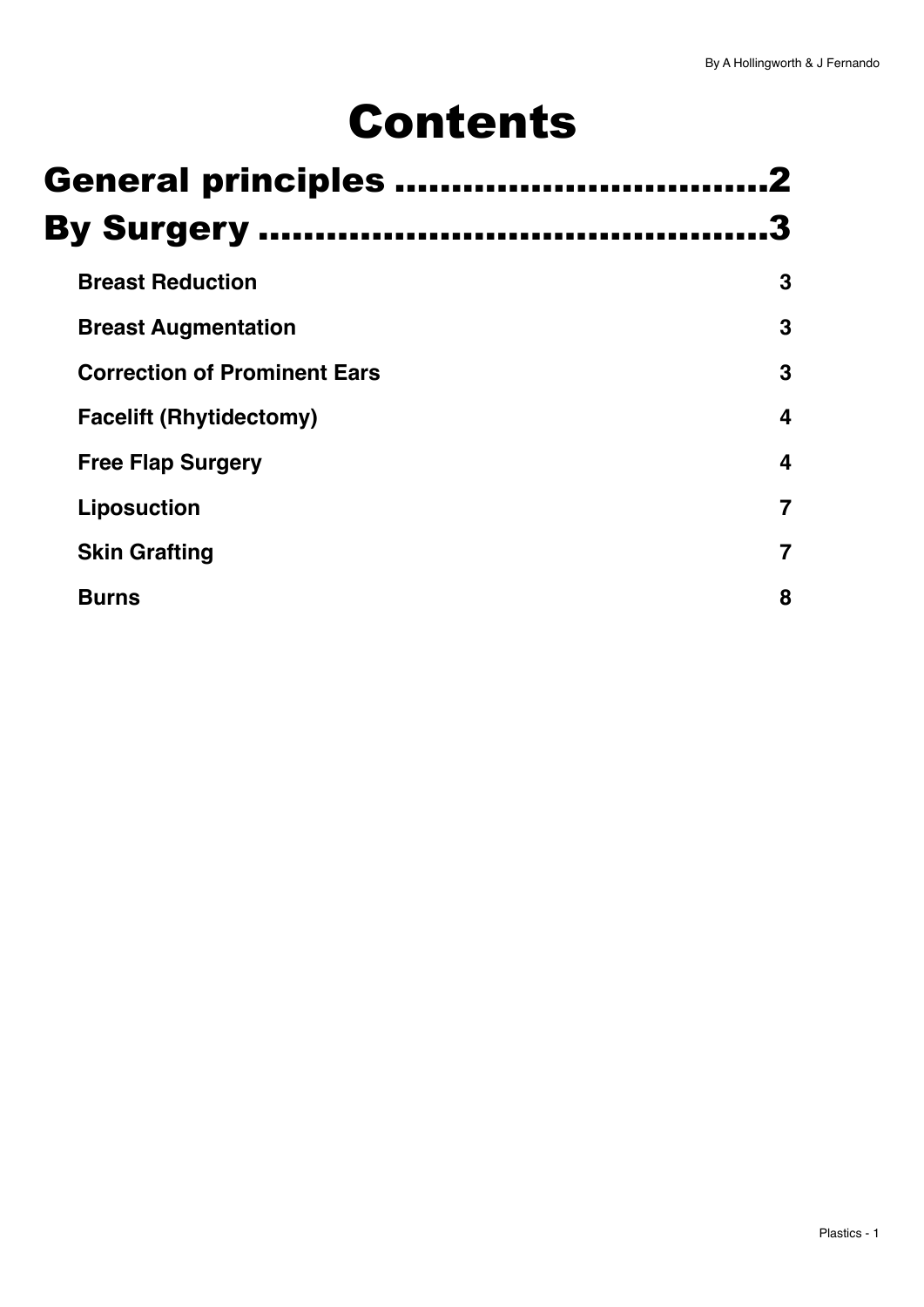# <span id="page-1-0"></span>General principles

#### Regional Techniques

- LA infiltration
- regional nerve blocks +/- sedation
- sedation agents; propofol, midazolam, ketamine

#### The Difficult Airway

- may arise from; anatomical deformity from tumour, trauma, infection, previous operation, radiotherapy
- AFOI
- competency in PO, nasal and tracheostomy required
- ETT tied, taped or stitched

#### Poor Access to Patient

- produces problem with; heat conservation, monitoring, vascular access

#### Smooth Emergence

- avoid coughing and straining @ end of operation
- propofol and LMA good option

#### Analgesia

- less painful
- doesn't involve cavity surgery or new #'s
- patient can take oral medications usually post
- much pain is off set by LA infiltration

#### Long operations

- vascular access
- blood loss
- fluid balance
- Temp
- positioning
- pad pressure areas (including eyes)
- VTE prophylaxis
- ET cuff pressure (measure/fill with saline)
- post op care -> flap observations

#### Attention to Detail

- high maintenance client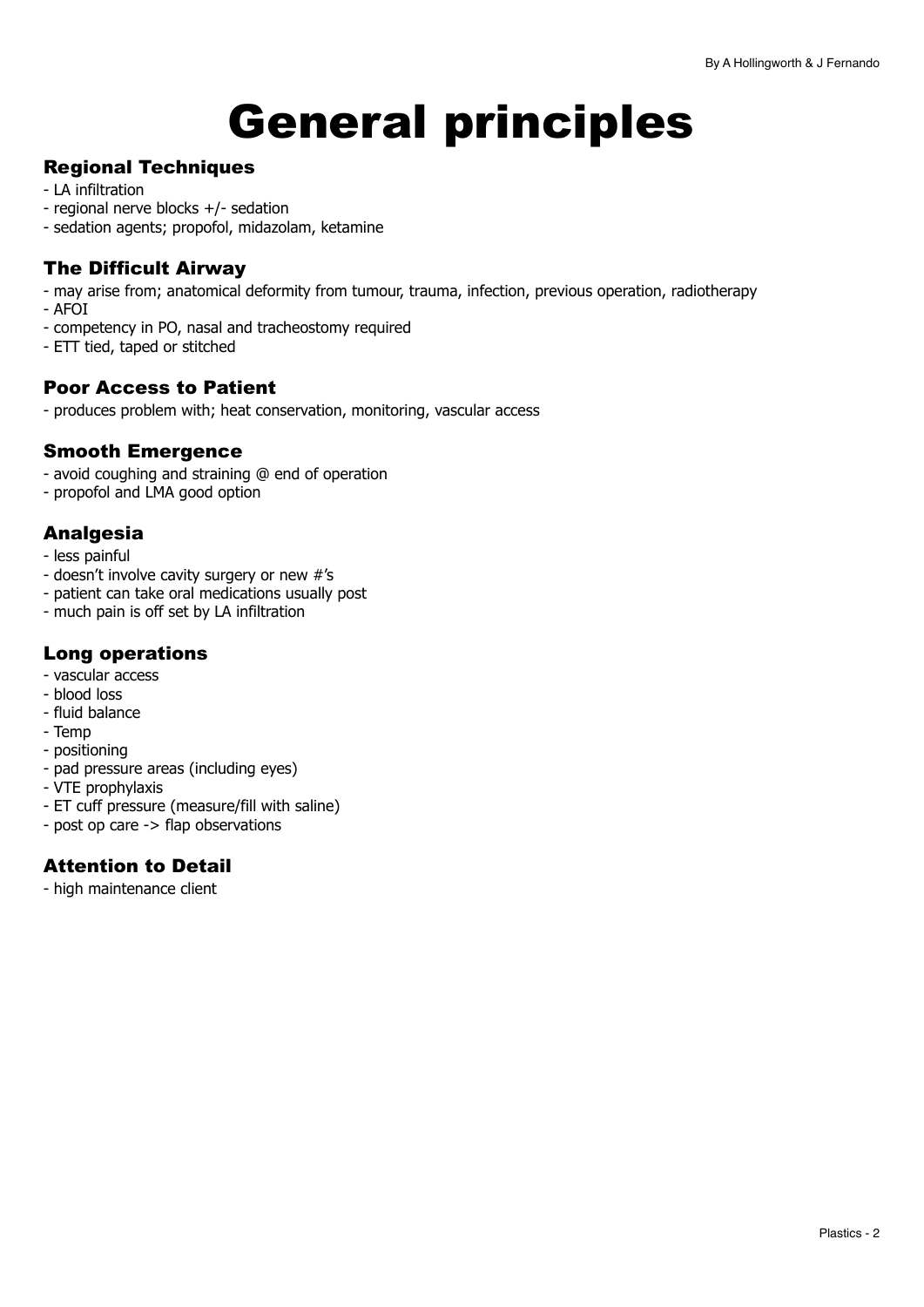# <span id="page-2-0"></span>By Surgery

## <span id="page-2-1"></span>Breast Reduction

#### Preoperative Management

- often have severe back and neck pain (check neck extension)
- young and fit
- DVT prophylaxis
- requires G+H

#### Intraoperative Management

- moderately painful
- supine with 30 degrees head up
- GA (ETT/LMA + IPPV)
- lie patient on bluey's to absorb blood
- after positioning check patency of IV's

#### Post operative Management

- dose of morphine -> simple analgesia
- watch for haematoma formation (early), wound infections, dehiscence & fat necrosis (later)
- with larger reductions (>1kg) may require RBC's X match

## <span id="page-2-2"></span>Breast Augmentation

- indications:
	- ‣ reconstruction post mastectomy
	- ‣ correction asymmetry
	- ‣ aesthetic bilateral augmentation

#### Preoperative Management

- patients usually fit and well
- FBC

#### Intraoperative Management

- supine, 30 degrees head up, arms out on boards/hand behind buttocks
- GA (ETT/LMA + IPPV)
- minimal blood loss
- can be post mastectomy with TRAM flap (transverse rectus abdominis muscle) or free flap
- pocket formation @ anterior axillary line -> implant insertion

#### Postoperative Management

- large implants -> more pain
- simple analgesia + NSAIDS
- complications; haematoma (early), infection, capsule formation, rupture (late)

## <span id="page-2-3"></span>Correction of Prominent Ears

#### Preoperative Management

- may be unilateral
- day case
- usually children (4-10 years old)
- children may be self conscious and anxious (teased @ schools)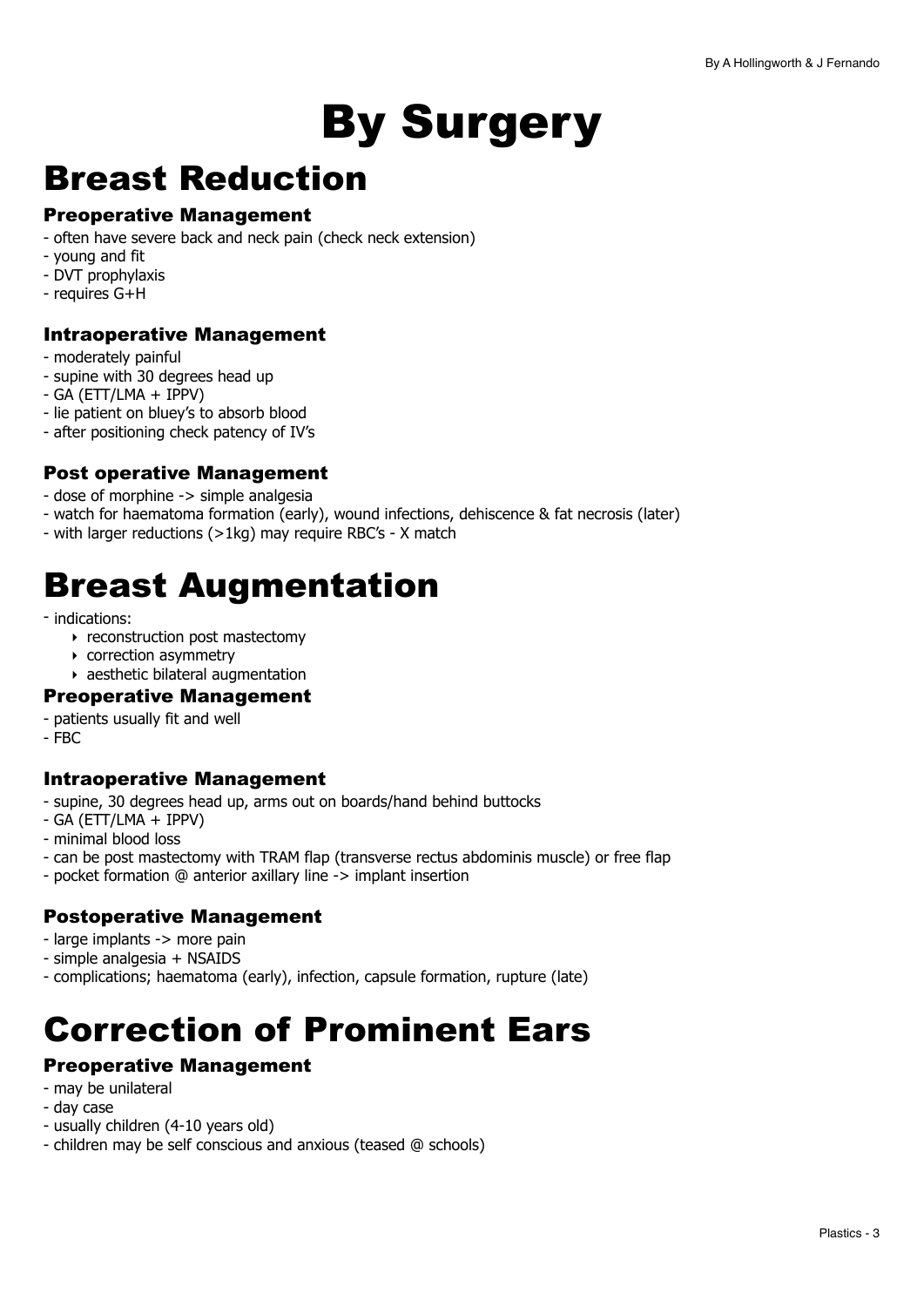#### Intraoperative Management

- supine, head up @ 30 degrees
- flexible LMA (SV)
- PONV common ∴ propofol TIVA tolerated well
- NSAIDS
- LA infiltration by surgeon
- 20mL/kg crystalloid

#### Postoperative Management

- paracetamol, ibuprofen
- dressing tight takes a while at end op operation
- complication; haematoma formation (early)

## <span id="page-3-0"></span>Facelift (Rhytidectomy)

= surgical reduction of facial folds and wrinkles to create a more youthful look

#### Preoperative Management

- 45-65yrs
- normally fit and healthy
- have high expectation and may have had procedure previously
- discontinue NSAIDS 2/52 prior to surgery

#### Intraoperative Management

- 3-4 hours
- supine, 30 degrees head up
- facial nerve blocks
- GA (LMA/ETT + IPPV) nasal north rae useful
	- $\rightarrow$  discuss airway surgeon would prefer
- can use hypotensive technique SBP 70-80 may ↓blood loss
- remifentanil TIVA
- incisions made in concealed areas and skin mobilised and traction applied
- anti-emetics
- warming blanket

#### Postoperative Management

- no coughing on extubation (LMA and propofol ideal)
- peri-extubation morphine but not sig pain long term
- avoid shivering (pethidine)
- paracetamol + NSAIDS
- lots of pain ≈ haematoma

## <span id="page-3-1"></span>Free Flap Surgery

#### Preoperative Management

- long OT
- painful
- key Rx is to minimise warm ischaemic time
- operations:
- 1. TRAM -> mastectomy
- 2. Gracilis flap -> lower limb trauma
- 3. radial forearm flap -> oropharynx

- co-morbid conditions; smoking with oropharyngeal cancers, healthy with lower limb trauma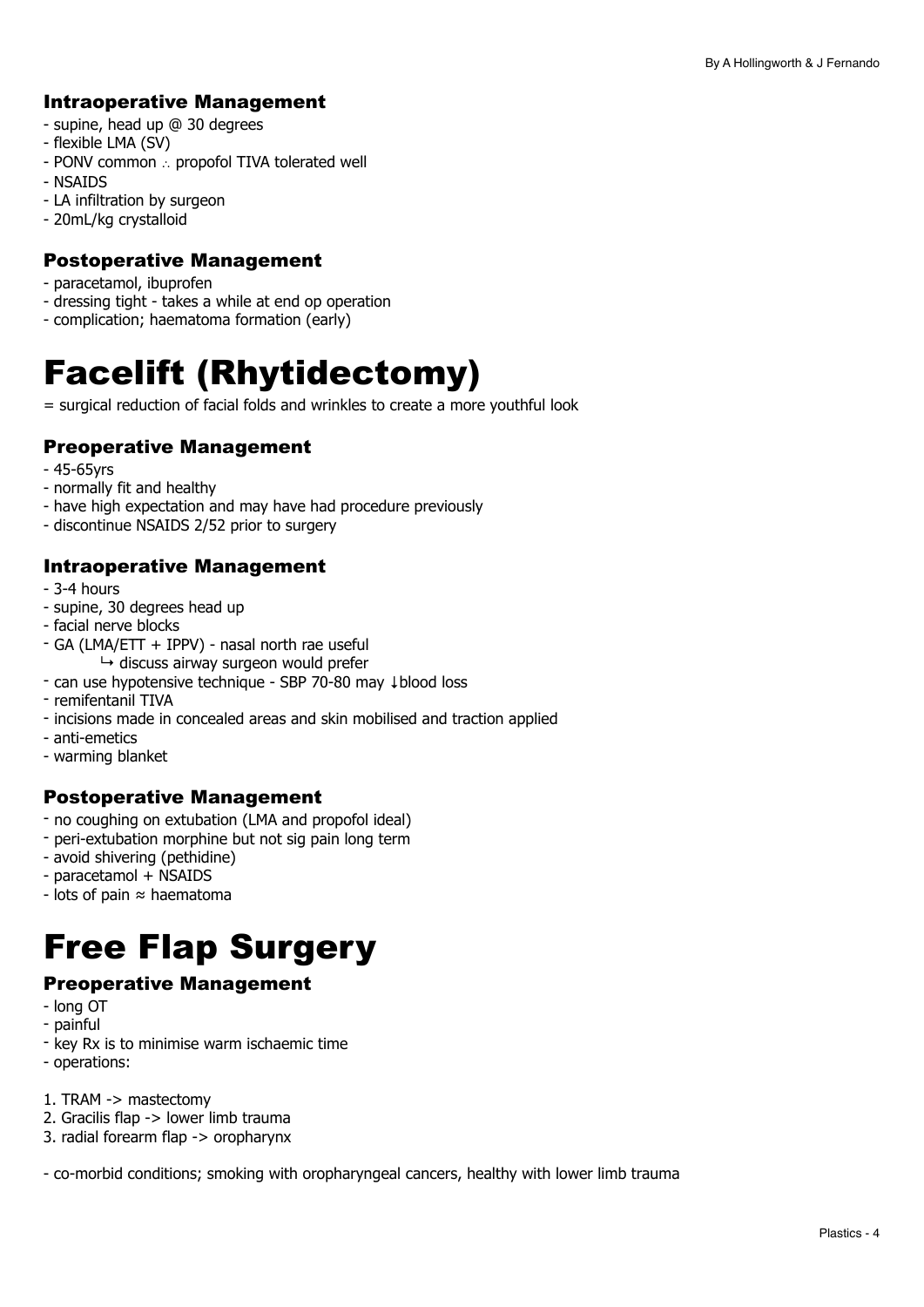#### Intraoperative Management

- variable position
- blood loss ++
- $-$  GA (ETT  $+$  IPPV)
- invasive lines
- regionals/epidurals:
	- ‣ usual benefits eg vasodilation, ↓stress response, ↓DVT, ↓blood loss
	- ‣ ? ↓vasospasm to flap
	- ‣ BUT:
		- as flap dennervated is great concern loss of SNS to that area will  $\Rightarrow$  ischaemia due to  $\downarrow$ MAP via steal phenomenon
		- animal model: 10% hypovlaemia  $\Rightarrow$   $\downarrow$  flap microcirculation flow by 40%
- pressure & VTE cares
- aggressive warming keep core:periph gradient <2deg
- avoid shivering
- ventilate to norm parameters norm CO2, O2
- aim = to produce a hyperdynamic circulation, high Q, adequate vasodilation, wide pulse pressure
- isoflurane, propofol or remi

 $\rightarrow$  some evidence propofol improved microvascular flow by avoiding volatiles effect on rbc

membrane stiffness

- theoretical targets:
	- ‣ volume load to CVP 12mmHg although at best only trends valid
	- ‣ U/O 2mL/kg/hr,
	- ‣ widened pulse pressure,
	- ‣ low SVR
- use colloid rather than crystalloid (increased flap oedema risk with crystalloid)
- aim for haematocrit of 30%:
	- ‣ best balance of ↓viscosity & optimal O2 flux with ↑bleeding
- transfuse Hb <80
- fluid choices:
	- ‣ albumin
	- ‣ D70 dextran (polysaccharide from sucrose)->
		- volume expander  $500 \Rightarrow 750$ ml plasma expansion
		- decreased platelet aggregation and factor VIII levels
			- $\rightarrow$  although fallen out of favour high allergy risk 1:3000, metab'ed to glucose
- prophylactic antibiotics
- avoid  $\beta$  blockers  $\Rightarrow$  vasoC in periph tissues
- vasodilators not required
	- ‣ anaesthetic agents sufficient
	- $\rightarrow$  pt warm
	- ‣ volume loaded
	- ‣ pain free
	- ‣ normocarbic
- vasoactives:
	- ‣ phenylephrine:
		- no evidence of decreased blood flow
		- but must ensure normal volume status
	- ‣ dobutamine:
		- ↑CO but may ↓MAP
		- must ensure normovolaemic
	- ‣ adrenaline may be best agent
	- ‣ noradrenaline many like to avoid

#### **Extubation**

- aim for smooth emergence to avoid spikes bp:

- ‣ deep extubation
- ‣ deep LMA switch
- ‣ lignocaine 0.5mg/kg
- ‣ careful esmolol boluses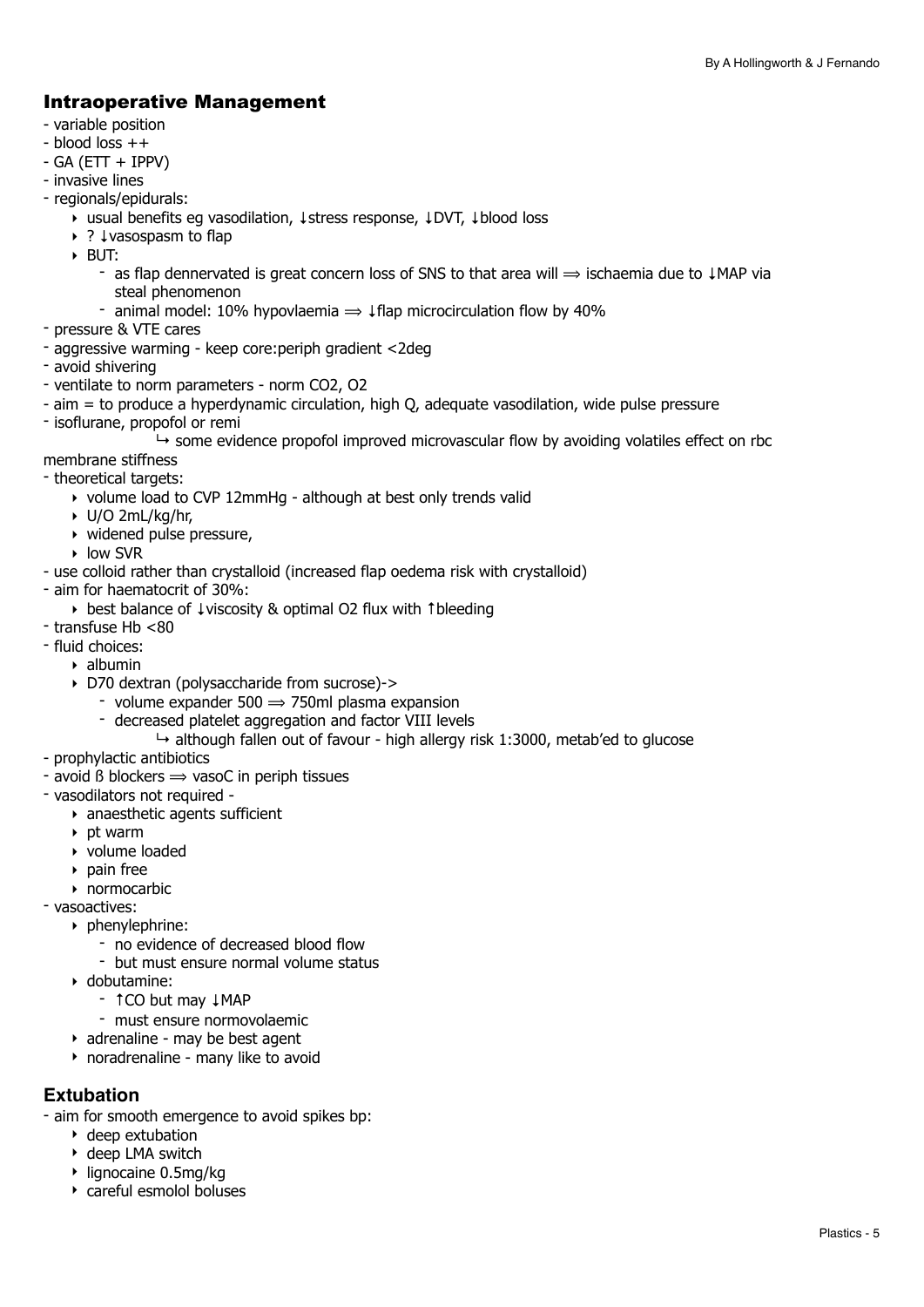#### Postoperative Management

- smooth emergence
- hourly flap observations:
	- $\rightarrow$  arterial supply problems = pale & pulseless with sluggish CRT
	- $\rightarrow$  venous outflow = swollen, dusky, blanches easily with brisk CRT
- avoid vasoconstriction (cold, pain, low circulating volume, hypotension, hypocarbia)
- warming blanket
- treat shivering IV pethidine 25mg. clonidine, chlorpromazine
- regional; epidural for LL, axillary catheter for UL
- can be given nifedipine with premed & then continue post op 10mg tds for 5/7
- Overall free flap survival >95%

### Optimising Blood Flow to Flap

Table 3 Factors decreasing blood flow in free flaps

| Arterial                 | Arterial thrombosis                                                       |  |  |  |
|--------------------------|---------------------------------------------------------------------------|--|--|--|
|                          | Arterial spasm                                                            |  |  |  |
| Venous outflow           | <b>Venous thrombosis</b><br>Venous spasm                                  |  |  |  |
|                          |                                                                           |  |  |  |
|                          | Mechanical compression (e.g. dressings)                                   |  |  |  |
| Flap oedema              | Excessive use of crystalloids                                             |  |  |  |
|                          | <b>Extreme haemodilution</b>                                              |  |  |  |
|                          | Prolonged ischaemia                                                       |  |  |  |
|                          | Histamine release (e.g. anaesthetics, antibiotics)                        |  |  |  |
|                          | <b>Excessive tissue handling</b>                                          |  |  |  |
| Generalised              | Hypovolaemia                                                              |  |  |  |
| vasoconstriction         | Hypothermia                                                               |  |  |  |
|                          | Pain                                                                      |  |  |  |
|                          | Respiratory alkalosis                                                     |  |  |  |
| <b>Hypotension</b>       | Hypovolaemia                                                              |  |  |  |
|                          | Cardiac depressant drugs (e.g. anaesthetics, calcium<br>channel blockers) |  |  |  |
|                          | Extensive sympathetic blockade (e.g. epidural)<br>Profound vasodilatation |  |  |  |
|                          | Cardiac failure (e.g. ischaemia, fluid overload)                          |  |  |  |
| Prolonged flap ischaemia |                                                                           |  |  |  |

- Goal = optimisation of blood flow to forearm
- Resistance to flow =

 $R = 8x$  viscocity x length π x r<sup>4</sup>

 $-$  Flow  $=$ 

arterial – venous pressure / resistance

- Cardiac Output = MAP / SVR
- $-$  O = HR  $\times$  SV
- SV is determined by preload, afterload and contractility
- Manipulating any of these factors can alter blood flow to the re-implanted forearm

#### **Non-pharmacological**

1. Positioning of limb @ the level of the heart to optimise blood flow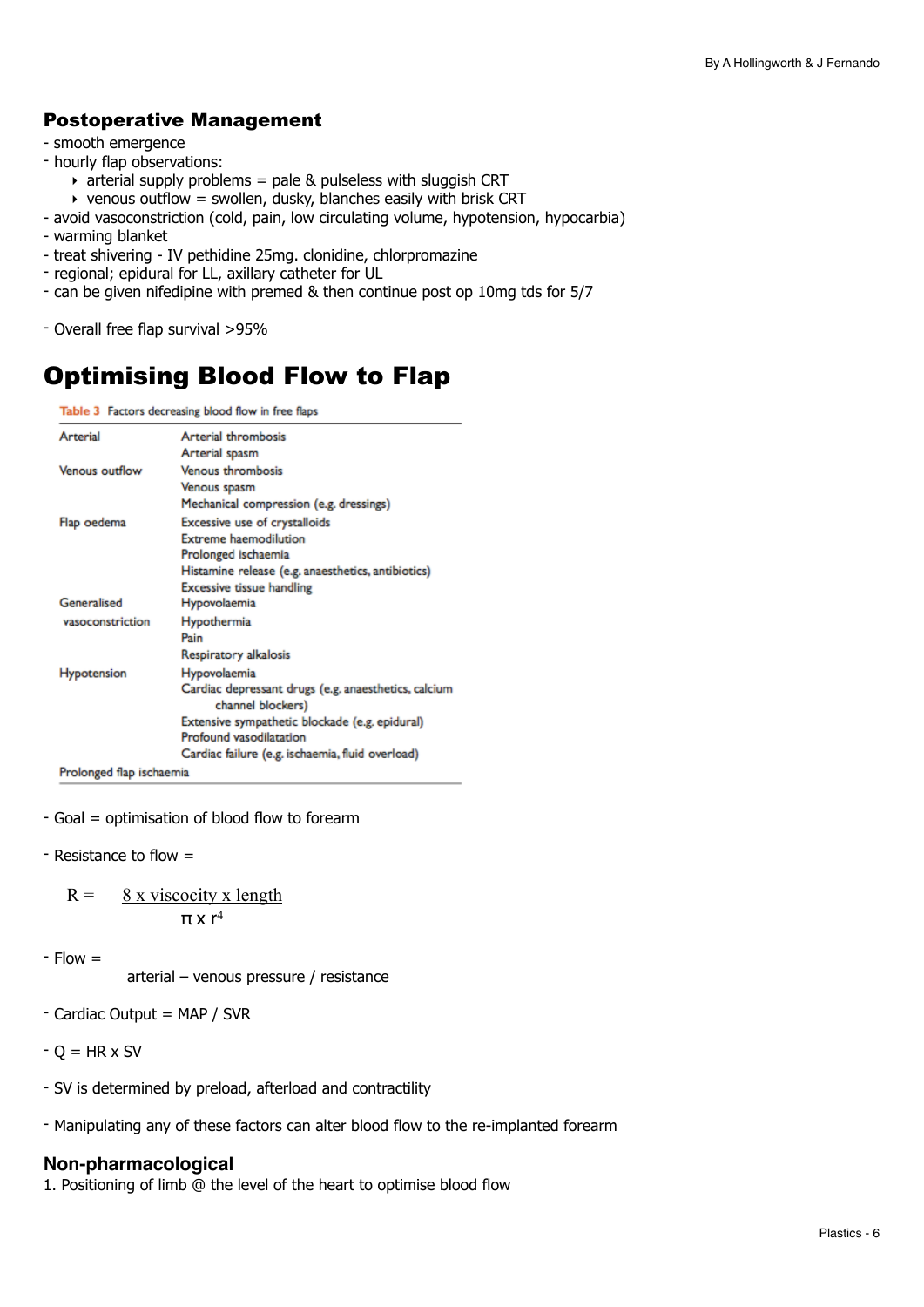- 2. Keeping limb and body warm
- 3. Adequate preload IVF, colloid, blood if required
- 4. Low normal viscosity of blood (haematocrit 0.3)
- 5. Adequate Hb concentration
- 6. Frequent clinical monitoring to detect and manage microvascular thrombosis

#### **Pharmacological**

1. Maintenance of adequate mean arterial pressure and cardiac output – may require: vasopressors (phenylephrine – 0.1-5mcg/kg/min) or inotropes (milrinone 50mcg/kg -> 0.4-0.8mcg/kg/min or dobutamine 1-20mcg/kg/min) – avoid

- noradrenaline as may result in microvascular vasoconstriction
- 2. O2 administration titrated to SpO2
- 3. Vasodilation via autonomic blockade (axillary or brachial plexus blockade)
- 4. Dextran Infusion: decreased platelet aggregation and factor VIII levels -> increased blood flow

### <span id="page-6-0"></span>Liposuction

= vacuum aspiration of SC fat via small skin incision and specialised blunt-ended cannula

#### Preoperative Management

- often fit and well

#### Intraoperative Management

- LA infiltration + IV sedation + SV
- injection of fluid helps breakdown fat
- blood loss proportional to LA infiltration technique
- extensive liposuction = burn injury -> large fluid shifts -> IVF required

#### Postoperative Management

- pressure dressings applied
- encourage oral fluids
- monitor U/O
- check Hb
- bruising can be considerable
- simple analgesics
- morbidity related to high aspiration volume (>2L) and high lignocaine dosage

## <span id="page-6-1"></span>Skin Grafting

#### Preoperative Management

- variety of co-morbidities
- may have major burns

#### Intraoperative Management

- $-$  GA (LMA)  $+$  SV OR RA
- blood loss variable
- $-pain +++(@$  donor site)
- types:

1. FTSG – used where thickness, appearance and texture important (face, hand)

2. SSG – can be meshed

#### Postoperative Management

- LA to donor site
- simple analgesics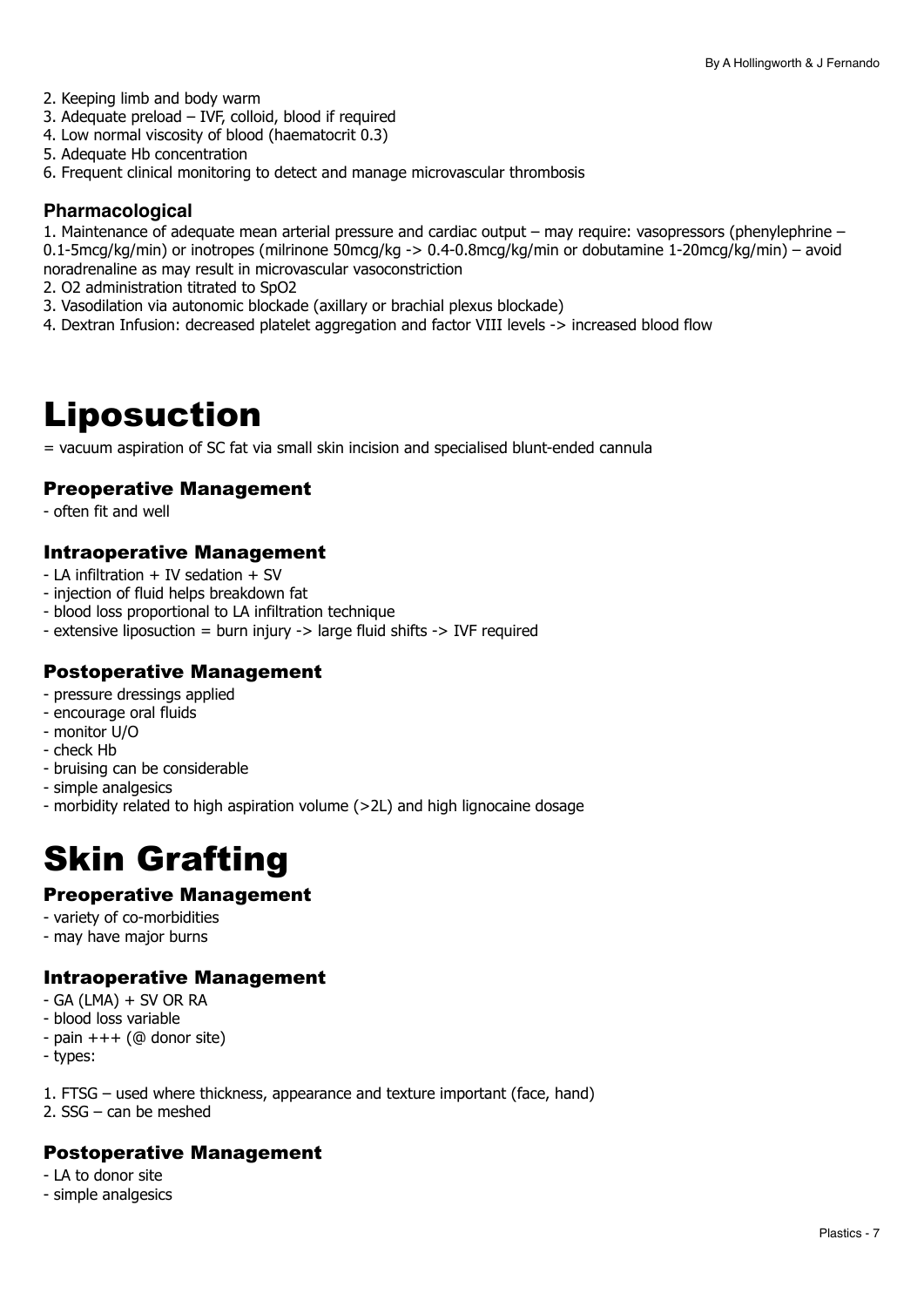## <span id="page-7-0"></span>Burns

### General Considerations

- $-$  adults  $=$  fire
- $-$  children  $=$  scalding
- maybe associated with ET-OH, abuse, epilepsy or psychiatric problem
- mortality is related to age (>50yrs), TBSA (40%) burnt and burn depth

### Classifications

- Superficial = dry & red, blanches, painful, warm, no immediate blisters
- Partial Superficial: Pale red, blanches, CRT quick, fine blisters, pain +++
- Partial Deep: blotchy & red. No CRT, decr sensation, large blisters
- Full thickness: white, waxy, asensate, no blisters, no CRT

### ED Management

#### **A with C-spine control**

- may need ETT quickly (use an uncut tube)
- warning signs include = singed nasal hairs, horse voice, productive brassy cough, soot in sputum, stridor, facial burns, breathed fire, voice change
- consider airway injury by location:
	- ‣ Systemic ie HbCO or cyanide from inhalation in enclosed space
	- ‣ Supraglottic burn
	- ‣ Infraglottic burn
	- ↳ NB bronchoscope doesn't correlate with outcome ∴ do only if therapeutic need
- maximum wound oedema takes place @ 12-36hrs after injury
- FOB or nasoendoscopy
- Bronchoscopy soot, charring, mucosal erythema, necrosis, airway oedema
- RSI
- sux ok for 24-48hrs then none for 2 days -> 2 yrs
- may need AFOI or surgical airway

#### **B with O2**

- 15L/min + reservoir bag
- may require ETT + IPPV because of other injuries, major resuscitation, sedation, ARDS & analgesia, decreased pulmonary compliance
- area of burn & symptoms:
	- $\rightarrow$  supraglottic = stridor, hoarseness, swollen uvula
	- $\rightarrow$  infraglottic = SOB, cough/wheeze, copious secretions
- protective lung injury
- suction

#### **C with haemorrhage control**

- >25% have SIRS with oedema
- IV access through intact skin where possible
- IVF for  $>20\%$  in adults  $\&$   $>10\%$  in children
- Hartmans is preferred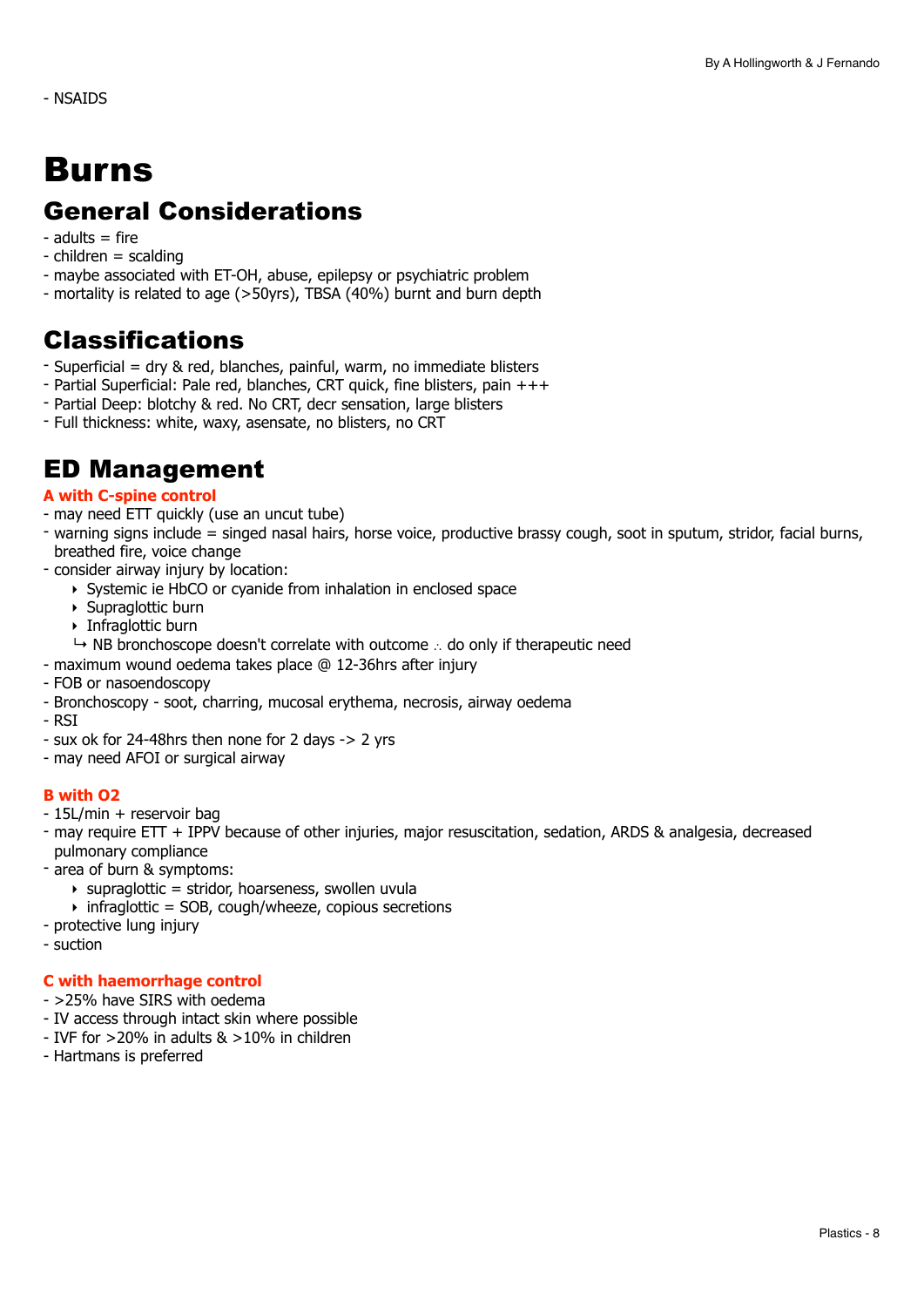#### Lund Browder Chart:





#### Fluid replacement for first 24hr from Time of Burn

- perform Fluid Resuscitation based on burn size:
	- $\triangleright$  adult > 20%,
	- $\triangleright$  children >10%
- type fluid:
	- $\rightarrow$  adults = balanced crystalloid eg plasmalyte or Hartmans
	- $\rightarrow$  Paeds = as above  $+5\%$  dextrose added to maintenance (not resus fluid) component
- Classical parkland formula :
	- ‣ Calculate as starting point:
		- Adults 4mL/kg/% burn
		- Children 3-4mL/kg/% + normal maintenance!!!
	- ‣ Then give 1/2 in first 8hrs since injury; other 1/2 in next 16hrs
		- $\rightarrow$  more modern is 3ml/kg/% for both
- target for ongoing fluid therapy is urine output of >0.5ml/kg (adult) or 1mL/kg (child) and normal cardiovascular parameters

- If deep electrical burn or urine +ve with myoglobinuria then:

- (1) ↑urine output target: adult 1ml/kg/hr; paed 2mL/kg/hr
- (3) promote diuresis with 12.5g mannitol to each litre of Hartmans
- if not meeting urine output target:
	- ‣ Avoid fluid bolus
	- ‣ give 150% of fluid plan for next hr & r/v at end of hour
- aim to halve fluid regime @ 48hrs
- must avoid albumin for 1st 24hrs (SAFE study) thereafter:
	- ‣ 0.5ml 5% albumin x kg x %TBSA
- - x-match units
- may have to stop surgery to catch up
- aim for PCV 0.3

#### **D with assessment of neurological function**

CO poisoning  $\Rightarrow$ 

- $\rightarrow$  L shift OHDC  $\rightarrow$  tissue hypoxia
- $\rightarrow$  100% O2  $\Rightarrow$  1 elimination half life of CO from 4 to 1 hr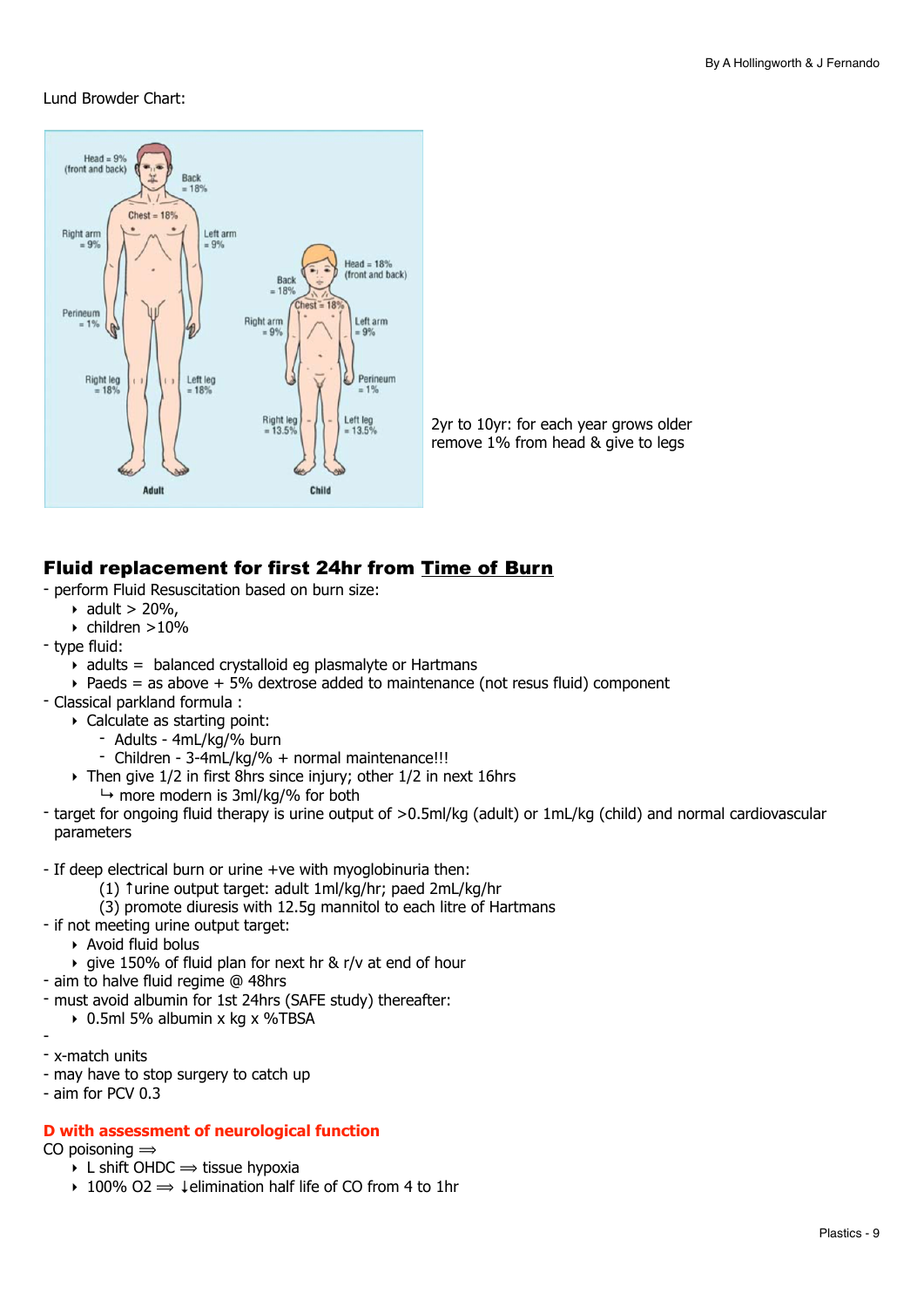- ‣ hyperbaric O2
	- $-$  3 atm  $\Rightarrow$  half life of 30mins
	- consider if:
		- pregnant
		- coma
		- $\cdot$  HbCO  $>40\%$
		- failure to respond to norm therapy

‣ if HbCO >25% consider intubation & ventilation

ET-OH poisioning

#### **E with temperature control**

- remove all clothes
- if stuck to patient, cut around adherent areas
- keep warm
- assess %TBSA
- 1% = patients palm and fingers
- assess burn depth ->
- $\rightarrow$  superficial = red and painful
	- $\rightarrow$  deep = no capillary refill and not painful

- warm theatre (32 C)

- humidify (70-80%)

#### **Other Measures**

- cool with running cold water 8-25 deg (20min)
	- $\mapsto$  do if burn within last 3hrs
- watch for hypothermia
- cover with clingfilm (limits evaporation, heats loss & pain) or silver impregnated dressing  $ightharpoonup$  depend on surgical advice
- IV morphine
- escharotomy limbs & chest wall
- have lots of blood ready
- NG tube early feeding prevents bacterial translocation via gut & decompressed stomach
- strict asepsis
- line changes every 7 days

#### **Chemical Burns**

- protect self with gloves, apron & face mask
- remove contaminated clothing
- alkaline burn irrigate for longer
- neutralize or dilute with H2O (1hr)
- Hyrdroflouric acid
	- $\rightarrow$  = rare & life threatening glass burn injury
	- $\rightarrow$  2% burn can  $\rightarrow$  life threatening hypocalcaemia
	- ‣ Rx:
		- topical calcuim gluconate burn gel
		- Biers block with 10-15mL of 10% calcium gluconate
		- 5000U of heparin in 40mL 5 % dextrose

Phosphorus - copper sulphate solution

Bitumen - cool with H2O, remove with vegetable or parafil oil

#### **Electrical Burn**

- low voltage (<1000V) -> local contact burn
- high voltage (>1000V) -> entrance & exit wound -> may require fasciotomy
	- $\rightarrow$  Rx as major burn ie use Parkland formula even though no skin burn
- side flash = nearby lightening strike -> superficial burns, entry & exit burns +/- respiratory arrest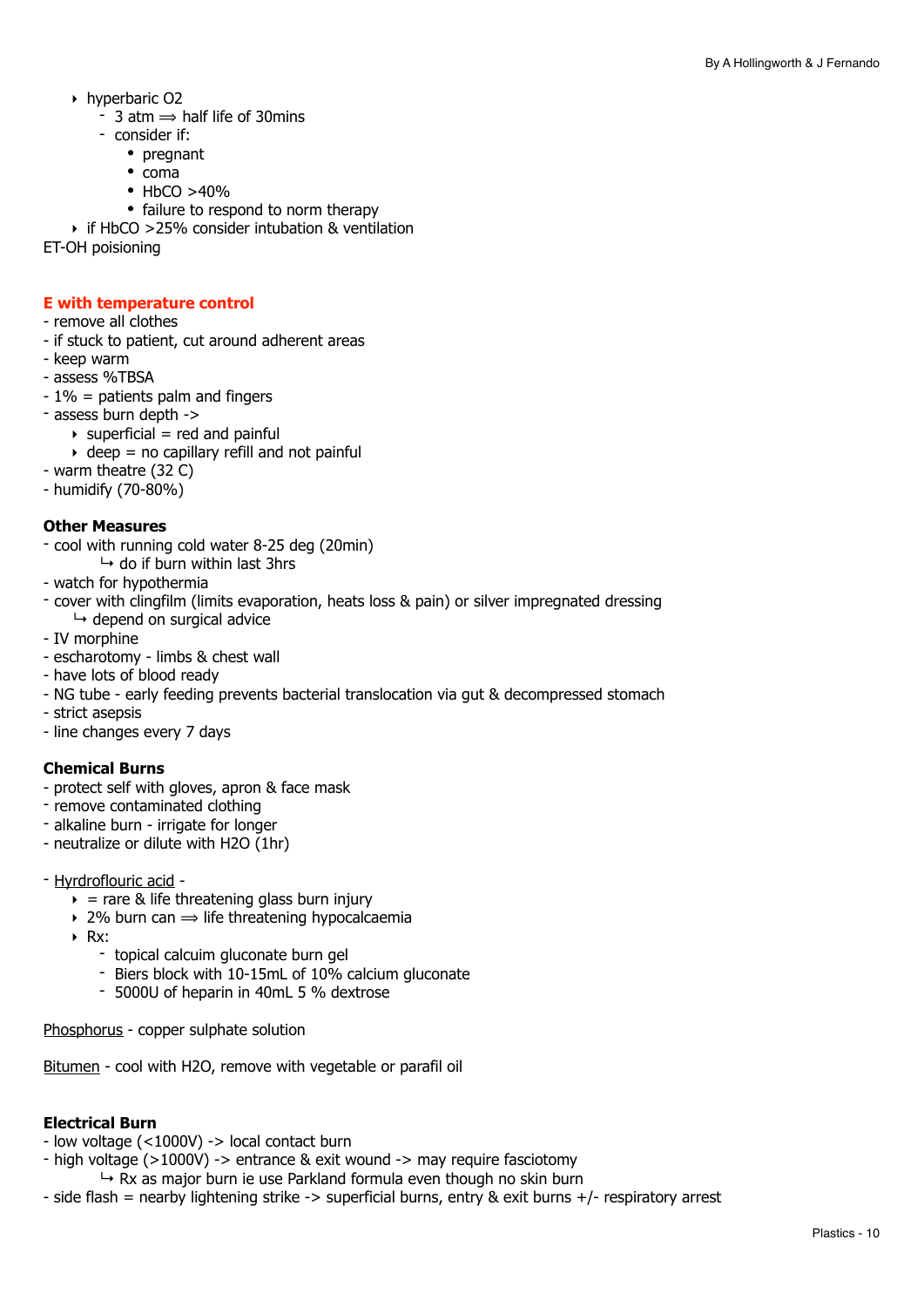- direct lightening strike -> often fatal

### Anaesthesia

-  $\hat{\tau}$  ing trend to early excision & wound coverage  $\Rightarrow$  remove full thickness burns

- balance of risk of ↑ing severity of surgery vs physiological status

#### Type of Surgeries

#### - escharotomies =

- ‣ full thickness circumferential burns
- ‣ need decompression if compartment pressures >40mmHg
- wound debridement & grafting =
	- ‣ monitoring problems:
		- ECG
		- bp cuff on arms use A line<br>- ECG monitoring use s/c ne
		- ECG monitoring use s/c needles on crocodile clips
	- $\rightarrow$  blood loss can be large  $\rightarrow$  100ml blood loss/% area excised
	- $\triangleright$  Can use tumescent infiltration 1 litre plasmalyte + lignocaine + high dose adrenaline  $\Rightarrow \downarrow \downarrow$  blood loss
	- ‣ coauglopathy inc ↓platelets
	- ‣ multiple operations
	- ‣ pain use multimodal incl ketamine

#### **Preop**

- ?TBSA & planned surgery
- airway assessment
- G&H & coag screen
- good vasc access +/- CVL
- cont feeding if NJ; stop NG feeding 6hrs
- ?RSI

#### **Intra-OP**

- ↓thermoregulation:
	- ‣ hot theatre >32deg
	- ‣ fluid warmer
	- $\rightarrow$  aim heat loss <1
- often need high PEEP
- NMBs:
	- ‣ avoid sux >48hrs post burn risk of hyperkalaemic crisis due to ↑nAChr
	- ‣ resistant to NDNMBs

#### **Post Op**

- regional blocks & multimodal analgesia
- psychology involvement

#### Complications

- Acute lung injury
	- $\rightarrow$  mucus plugging
	- ‣ ALI/ARDS
	- ‣ ↑brinchial blood flow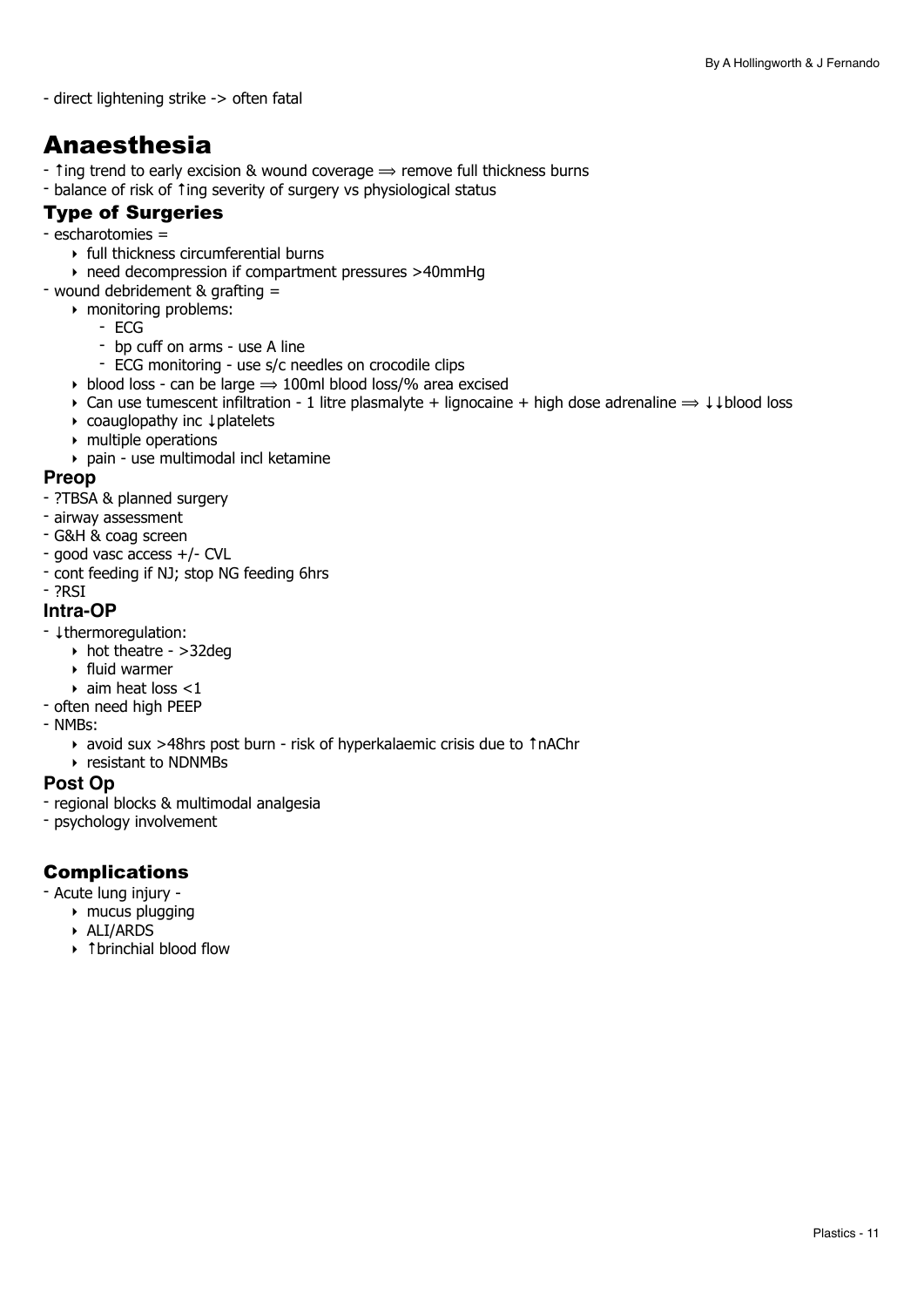#### Table 3 Complications of burns

| Complications from over-resuscitation <sup>4</sup>                                                       | Infective complications                                                                 |  |
|----------------------------------------------------------------------------------------------------------|-----------------------------------------------------------------------------------------|--|
| Excessive burn oedema                                                                                    | Eyes (secondary infection of corneal<br>burns)                                          |  |
| Abdominal compartment syndrome                                                                           | Pneumonia                                                                               |  |
| Need for fasciotomies on unburned limbs                                                                  | Burn wound                                                                              |  |
| Pulmonary oedema                                                                                         | Urinary tract infection (common with<br>urinary catheters and burns to<br>perineum)     |  |
| Prolongation of mechanical ventilation                                                                   | Sinuses and middle ear (complication of<br>nasogastric feeding)                         |  |
| Excessive burn oedema                                                                                    | Infective endocarditis                                                                  |  |
| Early complications                                                                                      | Later complications                                                                     |  |
| Deep vein thrombosis<br>(thrombo-prophylaxis)                                                            | Pulmonary fibrosis                                                                      |  |
| Stress ulcers (early enteral feeding/proton<br>pump inhibitor)                                           | Chronic pain                                                                            |  |
| Adult respiratory distress syndrome                                                                      | Post-traumatic stress disorder                                                          |  |
| Renal failure (from inadequate<br>resuscitation, significant muscle<br>breakdown, haemolysis, or sepsis) | Psychological (effects of severe illness,<br>disfigurement and loss of<br>independence) |  |
| Hypothermia                                                                                              | Depression                                                                              |  |
|                                                                                                          | Sleep disorder                                                                          |  |

### ICU Management

- some secure mandibular/maxillary screw to secure ETT

- 1st 24-48hrs see hormonal & inflam response:
	- ‣ hypermetabolism
	- $\triangleright$  immmunosupression
	- ‣ SIRS
- fluid resus aim UO >0.5ml/kg/hr (adjust Parkland)
- monitor electrolyte problems:
	- ‣ ↓K, ↓PO3, ↓Ca, ↓Mg
- empirical steroids have no role
- ventilate if required
- temp:
	- ‣ pts reset baseline temp to 38.5 ∴ if 37 = hypothermic
	- ‣ aggressively keep warm
- early feeding (high protein & CHO) & gastric ulcer prophylaxis @ 24hrs  $\Rightarrow$  NJ tube best
- Rx metabolic complications:
	- ‣ anabolic steroids oxandrolone
	- ‣ Propanolol
- watch for infection can be difficult to distinguish from SIRS ∴ altered burns criteria:
	- $\rightarrow$  temp >39
	- ‣ HR >110
	- ‣ ↑ing RR >25
	- $\triangleright$  BSL  $>12$